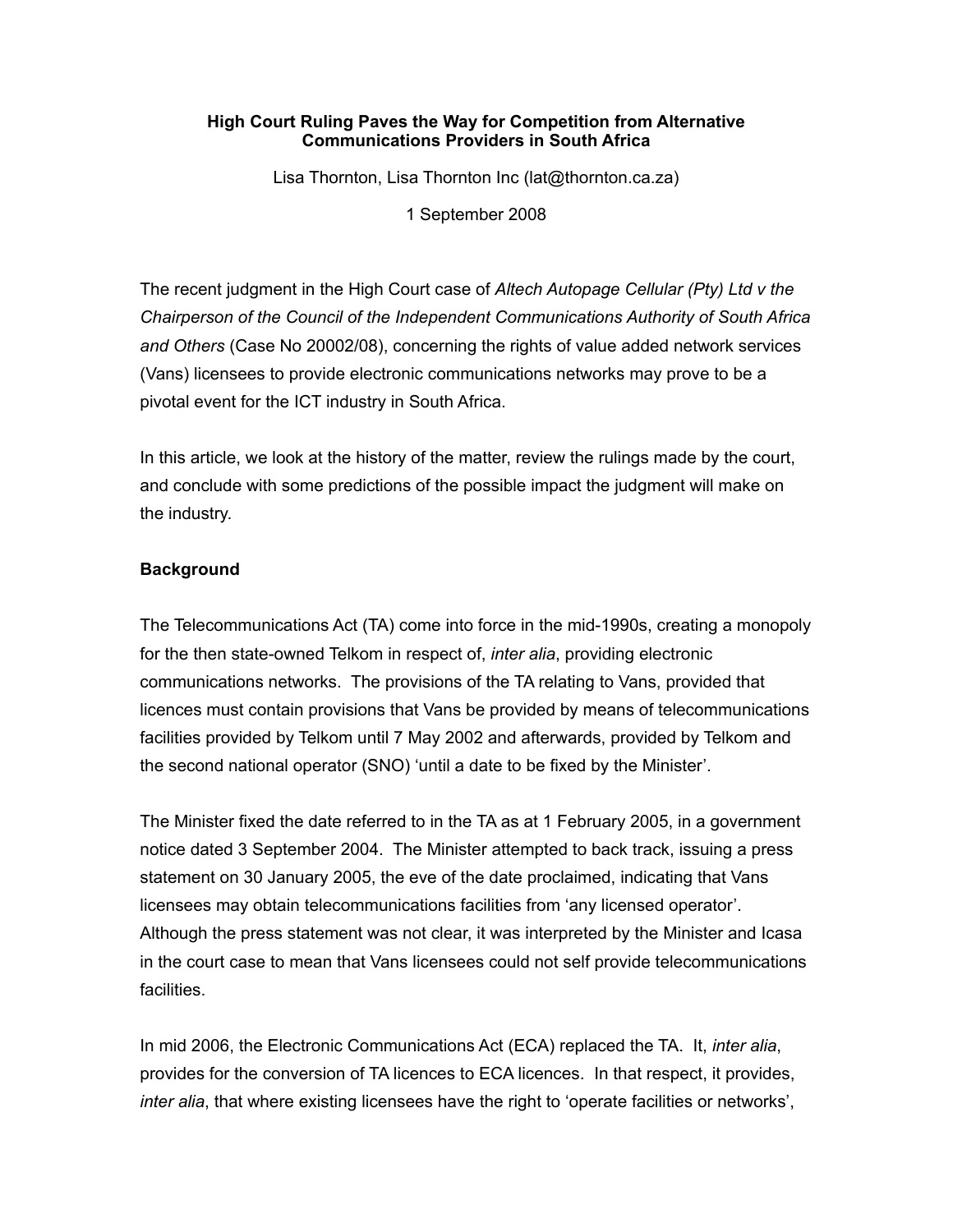Icasa must issue those licensees with an electronic communications network services (ECNS) licence.

Accordingly, it is important to ascertain whether Vans licensees had a right to self provide as at 1 February 2005, as this will inform whether Vans licensees are entitled to ECNS licences in terms of the ECA.

Confusing the issue further, however, the Minister issued a policy direction to Icasa, after the coming into force of the ECA, that Icasa must consider whether none or only certain of the Vans licences should be converted to ECNS licences. Icasa was further directed to prioritise Vans licensees that met certain criteria.

The Minister is allowed to issue policy directions to Icasa and Icasa must 'consider' such policy directions in exercising the powers given to it by the ECA. However, according to the ECA, no policy direction may be made in respect of the granting, amendment, transfer, renewal, suspension or revocation of a licence.

Soon after the policy direction issued by the Minster, Icasa proposed that a hand full of Vans licensees be issued with individual ECNS (of national or provincial scale) and a few others be issued with class ECNS (of municipal scale). Icasa did not publicly indicate how it made the choices for such licences, but suffice it to say, Altech, who later took matter to the High Court, was not on the list.

Icasa, presumably after some industry pressure from Altech and others that were not on the Icasa list, back tracked on the process and issued a press statement that 'a competitive process will be followed in respect of granting Vans the right to acquire ECNS'.

This so-called competitive process never really got off the ground. Icasa agreed to stay the conversion process in that respect, pending the outcome of the Altech court case.

# **The Court Rulings**

Last week the High Court handed down judgment in the matter, paving the way for Vans licensees to compete with the incumbents, Telkom, the SNO, the three mobile cellular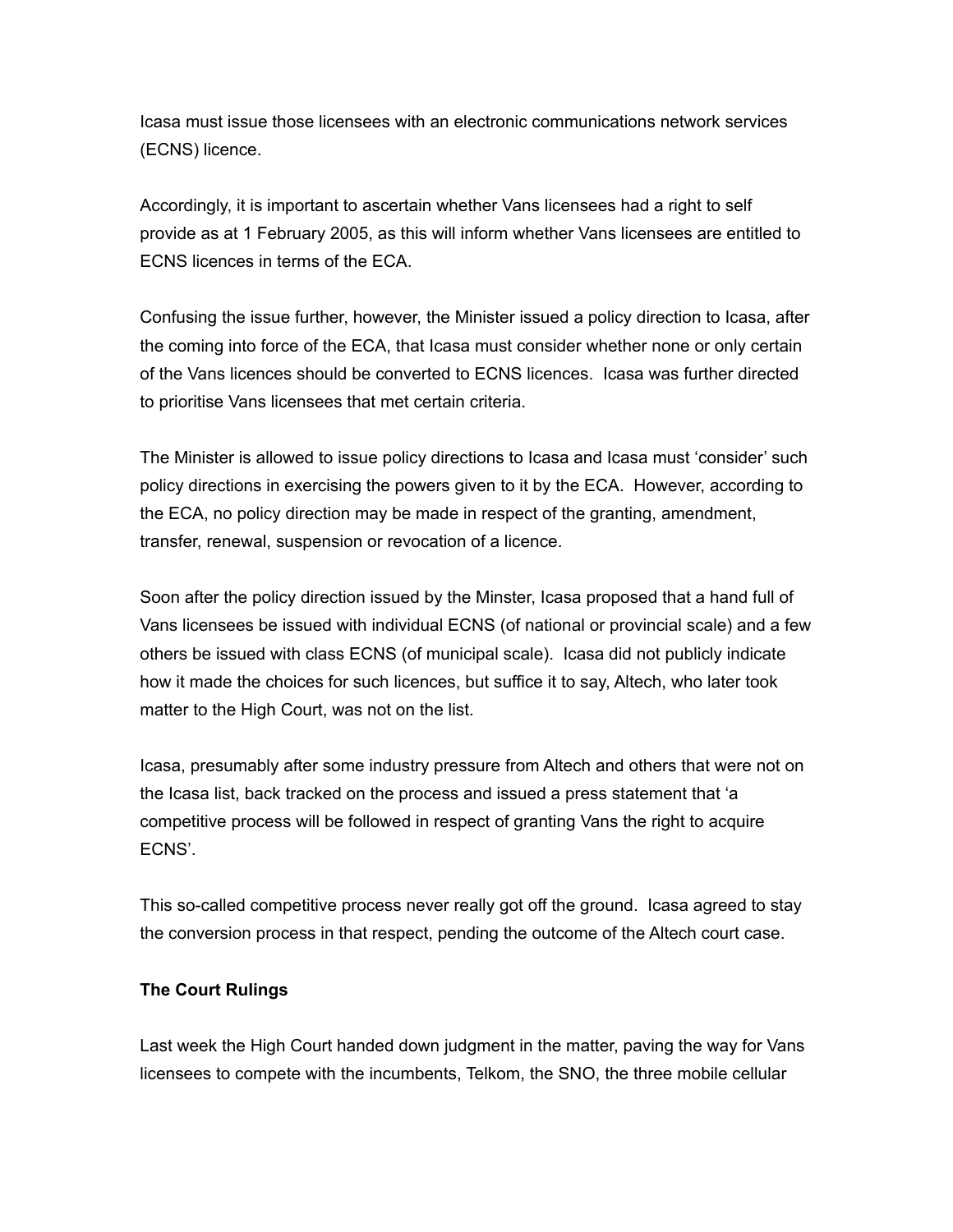licensees, and the state-owned Sentech. Despite the lengthy judgment (67 pages), there are three basic findings, clearly articulated, and correctly decided.

## *Ministerial Determination re Self Provisioning*

Vans were allowed to self provide from 1 February 2005, in accordance with the Ministerial determination made in terms of the TA.

# *Ministerial Policy Directions re Vans / ECNS Licence Conversions*

The Ministerial policy directions regarding the conversion of Vans licences to ECNS licences is ultra vires the the ECA, and therefore are set aside by the court.

# *Licence Conversions*

All Vans licensees are entitled to ECNS licensees, if they want them, in the licence conversion process. There can be no competitive process involved. Icasa is responsible for implementing the judgment, ie, issuing the licence conversions in terms of the rulings made in the judgment.

# **Conclusion**

According to the ECA, Icasa must convert all licences issued or deemed to have been issued under the TA by no later than 19 January 2009 (30 months after the coming into force of the ECA). Although this seemed a reasonable time frame at the time that the ECA was promulgated, it may be difficult for Icasa to deal with the outstanding issues and complete licence conversions in that remaining time (less than five months).

In addition to the Vans/ECNS licence conversion issue that was the subject of the *Altech* court case, there are some other outstanding issues, such as the conversion of licences issued under the TA regulations still in force and effect, but after the coming into force of the ECA (eg, certain Vans licences); the conversion of licences in categories deemed to have been issued under the TA (eg, paging and satellite news gathering licences); and the conversion of private telecommunication network licences to licence exemptions. In a bizarre development, Icasa made regulations exempting certain services from licensing, such as private networks, but nonetheless requires service providers to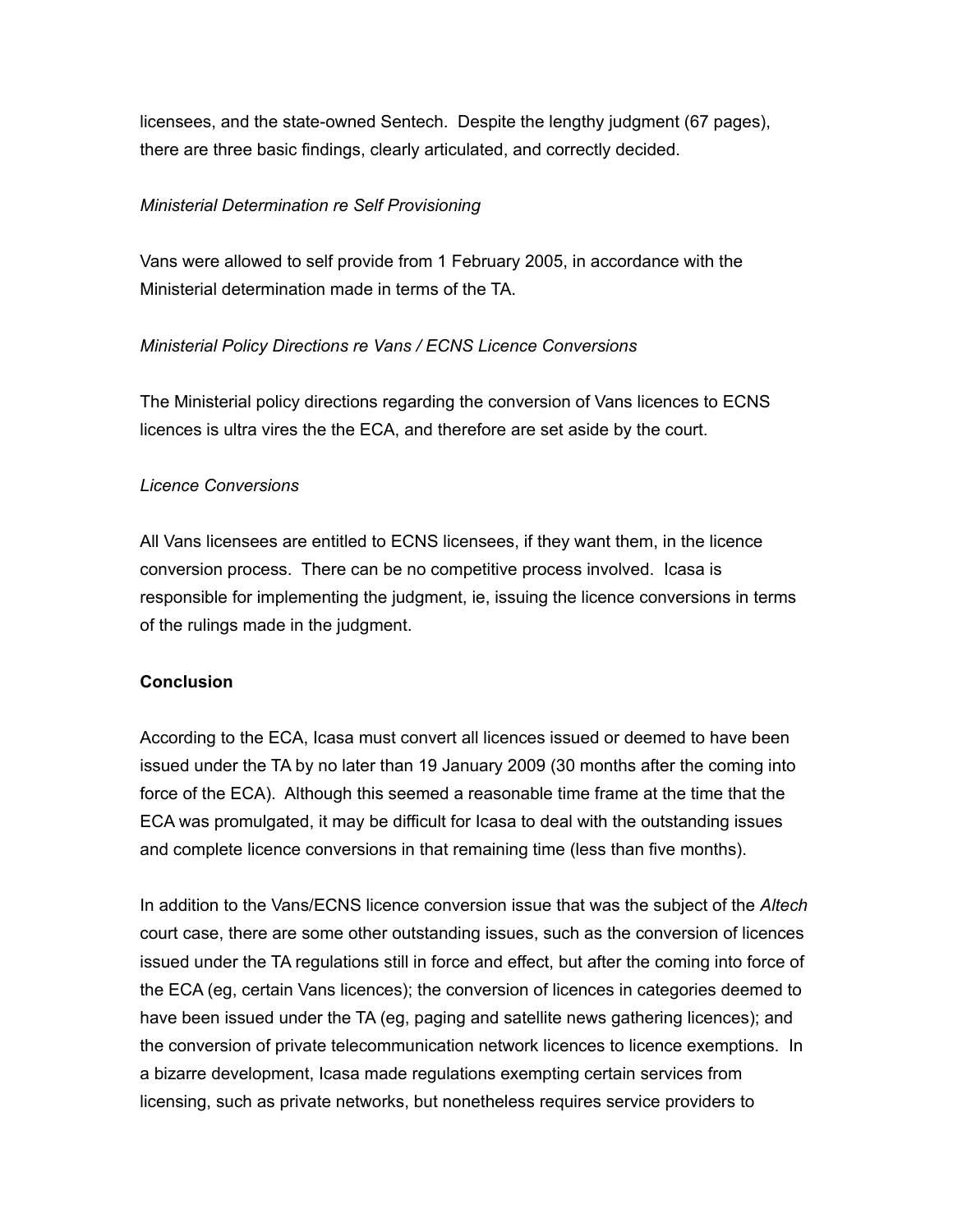actually apply for an exemption and wait for Icasa to act on applications before providing a licence exempt service.

Leading to further pressure on the remaining five months of the licence conversion deadline, Icasa also has not promulgated certain necessary regulations. For example, it has not promulgated licence fee regulations. For TA licensees, one percent of licence fee turnover applies to most existing licensees.

Icasa also has not finalised regulations that allow it to impose pro-competitive licence conditions on incumbents. However, the ECA does provide that existing conditions continue to apply to licensees pending a review of those conditions concluded by Icasa in terms of the ECA.

Similarly, there are no regulations setting out obligations in respect of ECA licence categories, for contributions to the universal service and access fund (USAF). Existing TA licensees pay 0.2 percent of licence fee income annually to the USAF.

If Icasa misses the licence conversion deadline, it will have failed to abide by the dictates of the legislature laid out in the ECA. What will likely happen in the event will be that existing licences will remain, as the ECA indicates that all licences remain valid until converted. What Parliament will do remains to be seen. The consequence for the industry will be the maintenance of the status quo, where there remains little competition, little innovation, little choice, and little progress being made towards universal service.

Another possible scenario is that Icasa issues converted licences in line with the court rulings timeously.

What will not happen is the onslaught of 600 Vans licensees digging up streets and putting masts all over the place. First, less than a third of existing Vans licensees have even expressed an interest in obtaining any licence at all in the conversion process, much less, an ECNS licence. Second, the cost of rolling out network infrastructure is prohibitive for most of those licensees. Case in point is the SNO, which has still not rolled out consumer access networks although it was licensed in December 2005.